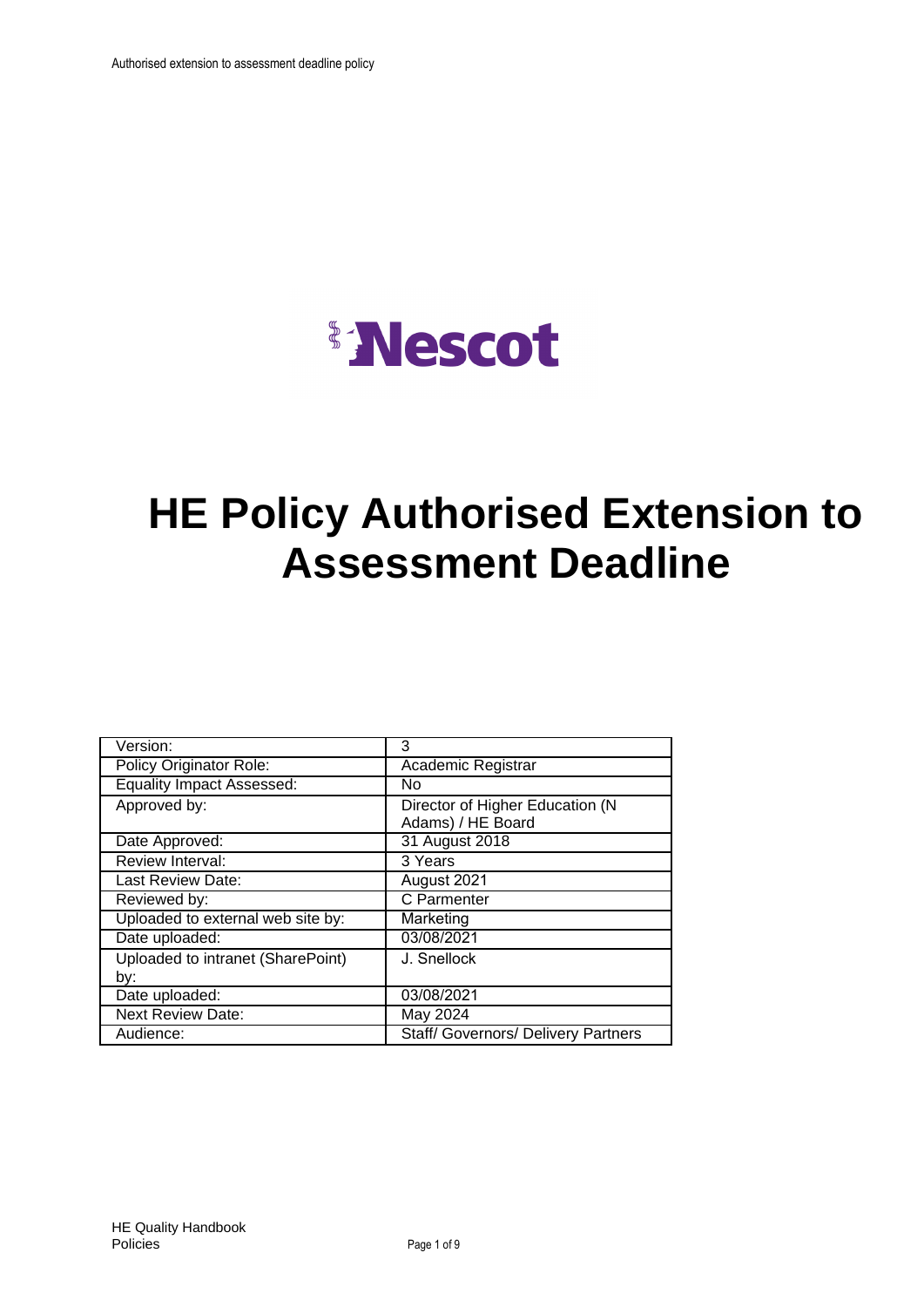## Contents

| 6.0 Appeals against the decision not to authorise an extension to an assessment deadline 7 |  |
|--------------------------------------------------------------------------------------------|--|
|                                                                                            |  |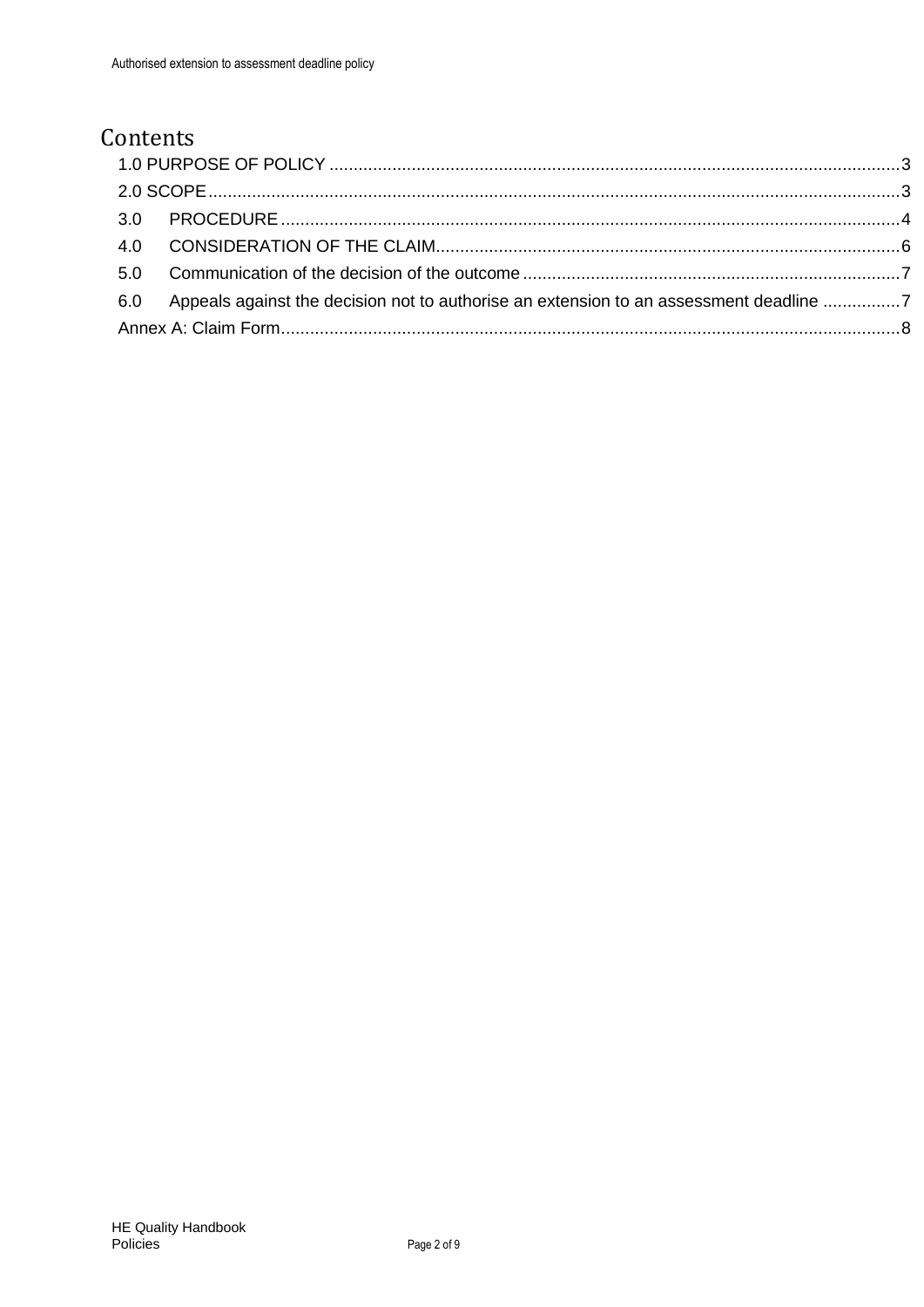# <span id="page-2-0"></span>**1.0 PURPOSE OF POLICY**

The purpose of this policy is to ensure that: -

- 1.1 a fair, consistent and confidential process is applied to consideration of all claims for authorised extensions to assessment deadlines;
- 1.2 the process for claiming authorised extensions to assessment deadlines, and the situations for which extensions may be authorised, are clearly described for students and staff; and
- 1.3 there is a shared understanding of the types of situation in which extensions to assessment deadlines may be authorised.

## <span id="page-2-1"></span>**2.0 SCOPE**

- 2.1 This policy applies only to those higher education programmes that are validated by Pearson (HNC/D) and The Open University. Other higher education courses are subject to the regulations of the university which are detailed on the respective university website.
- 2.2 A student may claim an authorised extension to an assessment deadline if they are aware in advance of the assessment deadline that they are temporarily unable to participate in their programme, submit assessments, or attend examinations. In this context assessment is taken to mean any work for assessment, for example coursework, assignments, projects and practical assessments. The following are examples of circumstances under which an authorised extension may be claimed;
	- 2.2.1 Bereavement in the family e.g. close relative, spouse or partner
		- 2.2.2 Serious sudden illness, sudden worsening of a chronic illness or accident
		- 2.2.3 Employer demands (part time students only) e.g. short term increase or change in work pattern
		- 2.2.4 Other exceptional circumstances which inhibit attendance or submission e.g. military service, civil unrest
- 2.3 Circumstances that inhibit a student from participation and/or submission of an assessment, in which the student could not reasonably be expected to be aware in advance of those circumstances, are outside the scope of this policy.
	- 2.4 Students should be aware of the relationship between the authorised extensions and mitigating circumstances policies. A claim for mitigating circumstances in relation to an assessment or examination is NOT the same as a request for authorised extension for an assessment deadline. For the purposes of clarity the following guidance should be followed to distinguish between mitigating circumstances and authorised extensions.
		- A request for an authorised extension to a deadline would normally be submitted **before** an assessment deadline although there may be specific circumstances where the student may not be able to submit the claim in advance.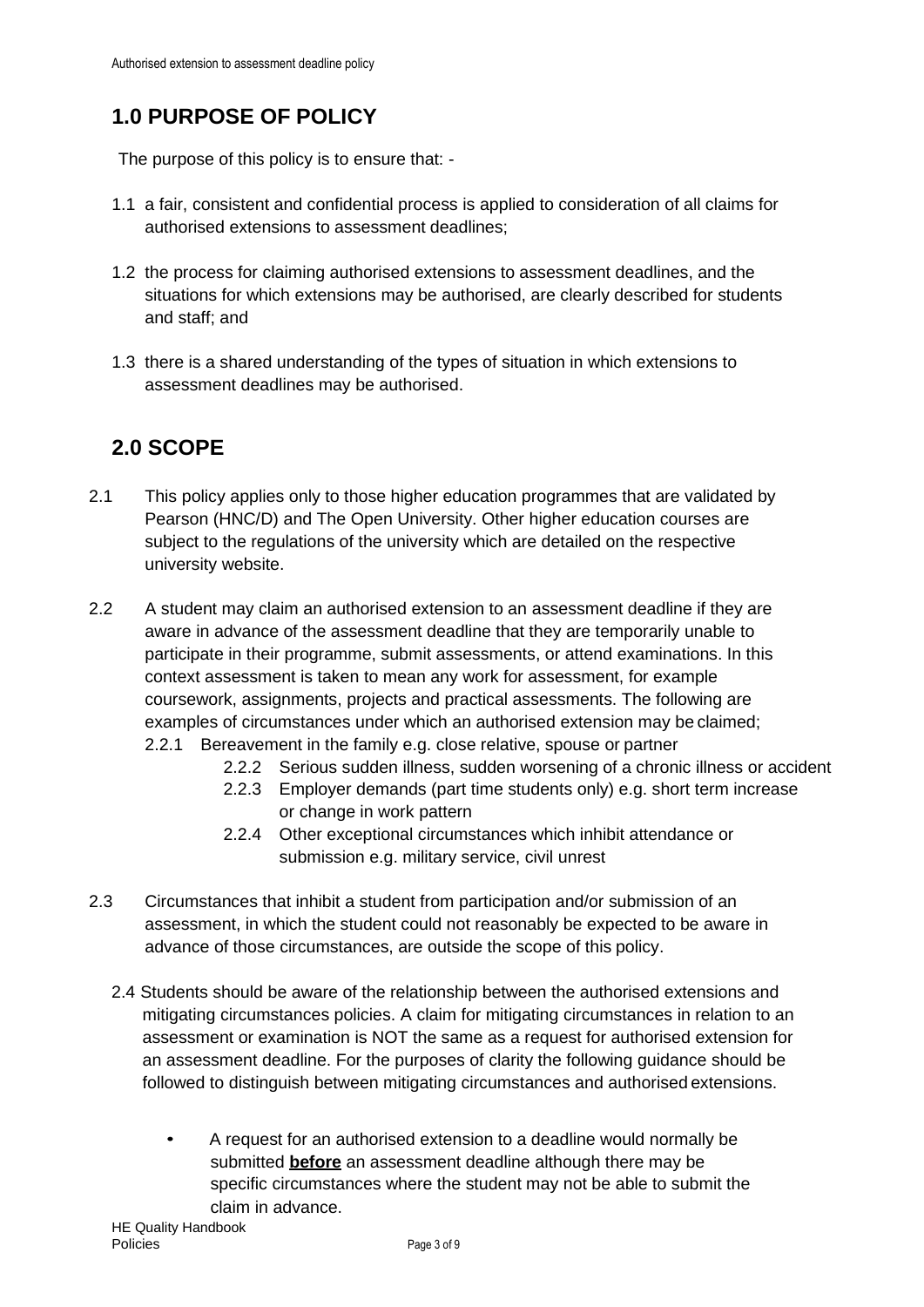- In submitting a request for an authorised extension the student must be clear that they will be able to submit within the proposed extension period which is capped at 10 working days.
- If the student believes that they are unable to submit the work by the proposed amended deadline they should submit a mitigating circumstances claim.
- **2.5** The penalties for submitting assessments late **WITHOUT** an authorised extension are listed below. **Under BTEC regulations[1](#page-3-1) 1 submitted work is assessed 'without penalty' in the first instance, the late submission is recorded and the student advised that the lateness of submission may have an impact on their grade.**

| Up to 5 working days    | The work will be marked and the      |
|-------------------------|--------------------------------------|
|                         |                                      |
| late                    | 'without penalty' grade recorded and |
|                         | capped at pass.                      |
| Over 5 working days     | The work will be marked and the      |
| late                    | 'without penalty' grade recorded;    |
|                         | that element of assessment will be   |
|                         | awarded <b>zero</b> marks.           |
| Late resubmission for a | The work be marked and the 'without  |
| reassessment            | penalty' recorded. That element of   |
|                         | assessment will be awarded zero      |
|                         | marks.                               |

## <span id="page-3-0"></span>**3.0 PROCEDURE**

#### **Making the claim: Request for the consideration of authorised extensions to assessment deadlines in advance of an assessment deadline or an examination**

- 3.1 When a student becomes aware, in advance of an assessment deadline, of circumstances which may inhibit their fitness to sit an examination or submit an assessment, they may wish to submit a claim for an authorised extension to their assessment deadline. In this context assessment should be taken to mean any work for assessment, for example coursework, assignments, projects and practical assessments.
- 3.2 Students should return their completed claim for an authorised extension to their assessment deadline form together with the supporting evidence to the programme coordinator normally no later than two working days before the date of the assessment, attendance or submission.
- <span id="page-3-1"></span>3.3 Where, due to serious circumstances, a student may wish to make repeated claims these claims should be referred to the Director of Higher Education for further consideration of appropriate adjustments. In exceptional circumstances a third party may make a claim on behalf of a student, for example if illness precludes the student from participation in the process. In such a case the third party must provide contact details, information about their connection to the student, state the reasons the student

HE Quality Handbook Policies Page 4 of 9 **[BTEC Higher Nationals Centre Guide to Quality Assurance and Assessments](https://qualifications.pearson.com/content/dam/pdf/Support/Quality%20Assurance/btec-higher-nationals-centre-guide-to-quality-assurance-and-assessment.pdf)**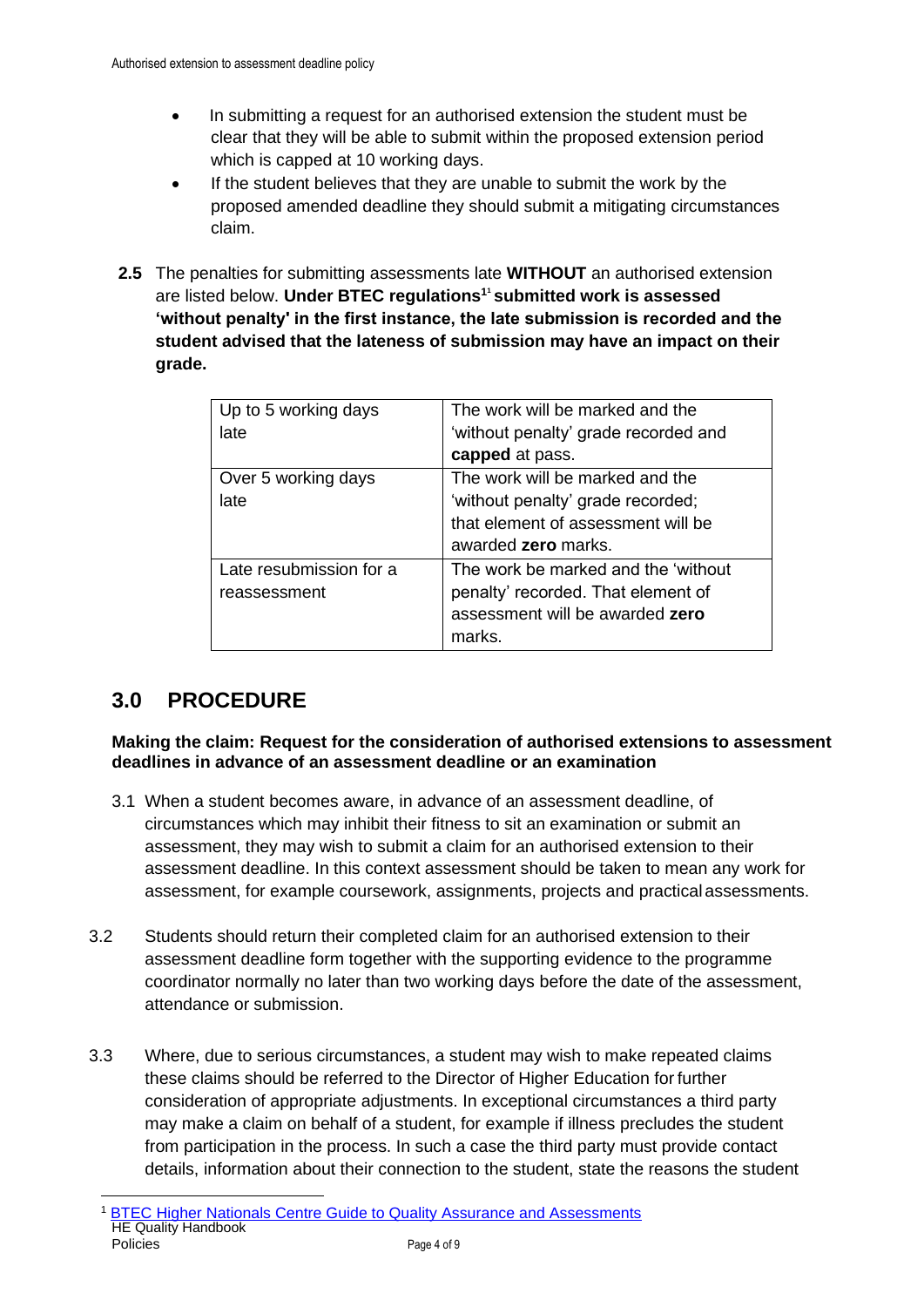is unable to make the claim and provide supporting evidence.

- 3.4 Examples of supporting evidence are as follows:
	- a. Bereavement; a death certificate or a signed and dated letter from a medical practitioner
	- b. Illness; medical certificate or a signed and dated letter from a medical practitioner giving the dates the student was affected and how this may impact upon the ability of the student to submit, attend or prepare for an assessment. This may include attendance for treatment and/or tests.
	- c. Accident or injury; a copy of an accident report provided by a police officer, or a signed and dated letter from a medical practitioner giving dates during which the student was affected.
	- d. Personal or family circumstances; a signed and dated letter giving dates during which the student was affected and information about whether the circumstances are continuing, from either a medical practitioner, or social worker, or registered psychological therapist, or professional in psychiatric practice, or police officer, giving their relationship with the student, position and qualifications contact details.
	- e. Employer demands part time students in full-time employment only; signed and dated letter from their employer confirming the student has short term work pattern increase or change which is in conflict with previously agreed time for study, attendance at or preparation for an assessment.
	- f. Other exceptional circumstances; e.g. call-up papers for military service and evidence to show that the service cannot be deferred.
	- 3.5 The College will not consider the following as sufficient evidence of grounds for an authorised extension to an assessment deadline claim:
		- a. claims of a medical condition or medical circumstances without supporting medical evidence
		- b. Self-certified medical circumstances or illness
		- c. Medical circumstances for which the College have already made appropriate adjustments
		- d. Long term health conditions previously notified for which reasonable and appropriate adjustments to the learning programme and associated assessments have already been made and which has not been subject to change.
		- e. Claims for recognition of a medical condition which is reliant upon evidence which does not state when the illness or condition occurred
		- f. Any circumstances claimed as unforeseen which could reasonably be viewed as foreseeable or preventable
		- g. Minor illness that would not normally lead to sick leave from employment
		- h. Holidays, festivals and family celebrations including marriage
		- i. Financial matters
		- j. Computer, printer or network facility problems or failure to back up electronic documentation
		- k. Failure on the part of the student to ascertain the deadlines, times and dates of assessments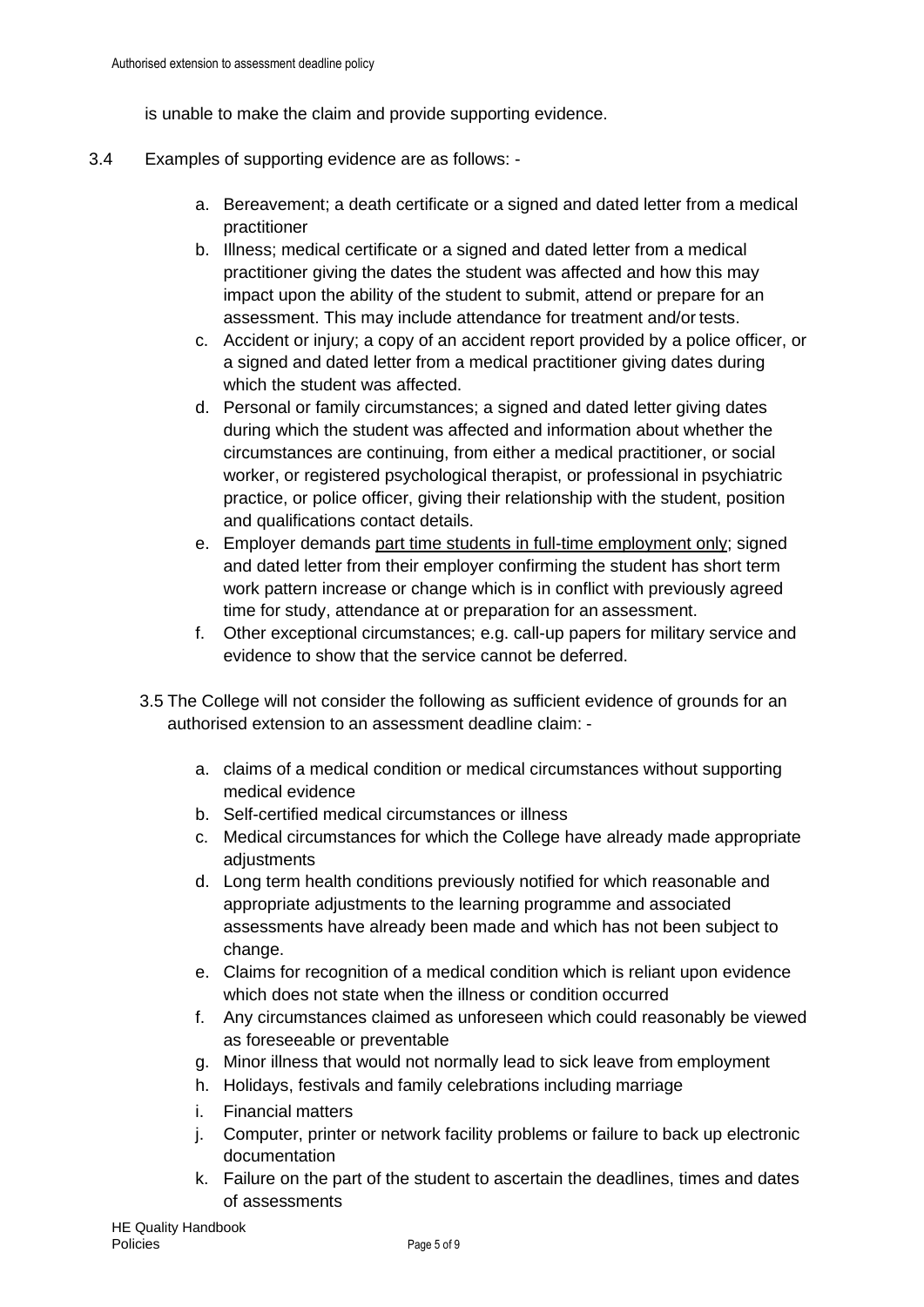3.6 No claim may be made within the scope of this policy if the student has declared themselves 'fit to sit'. The College requires students to sign a declaration that they are fit to take the relevant assessment when submitting work for assessment and sitting examinations. Each examination or assessment submission form must contain a declaration to this effect. If a student is taken ill or is affected by unforeseen circumstances during or immediately prior to an assessment or examination but chooses to continue, they must advise the invigilator/assessor of their circumstances, the invigilator/assessor will endorse the fit to sit declaration and advise the Academic Registrar.

#### <span id="page-5-0"></span>**4.0 CONSIDERATION OF THE CLAIM**

- 4.1 On receipt of the authorised extension to their assessment deadline claim the programme coordinator will consider the claim only if the student has provided appropriate evidence to support their request. Unsubstantiated claims will not be considered.
- 4.2 Only the Programme Leader has the authority to make an adjustment to an individual deadline for a student. If the student is unable to contact the Programme Leader they should contact the Academic Registrar via the Quality Office to seek advice and support.
- **4.3** The Programme Leader will consider claims for authorised extensions to assessment deadlines in confidence. All papers connected with the claim will be kept securely. **All extensions granted by the Programme Leader must be recorded and made available at the Assessment/Examination Board and to the External Examiner (EE).**
	- 4.4 Authorised extensions to assessment deadlines will be made formally, be for a clearly specified number of days and be specific to individual assessments. Based on the information in the claim the Programme Leader may confirm: -
		- 4.4.1 the claim is valid and supported by evidence
		- 4.4.2 the circumstances will, as claimed, impact adversely upon the capacity of the student to participate
		- 4.4.3 the claim is invalid and/or unsupported appropriately by evidence
		- 4.4.4 The Programme Coordinator has the authority to authorise an extension of not more than 10 working days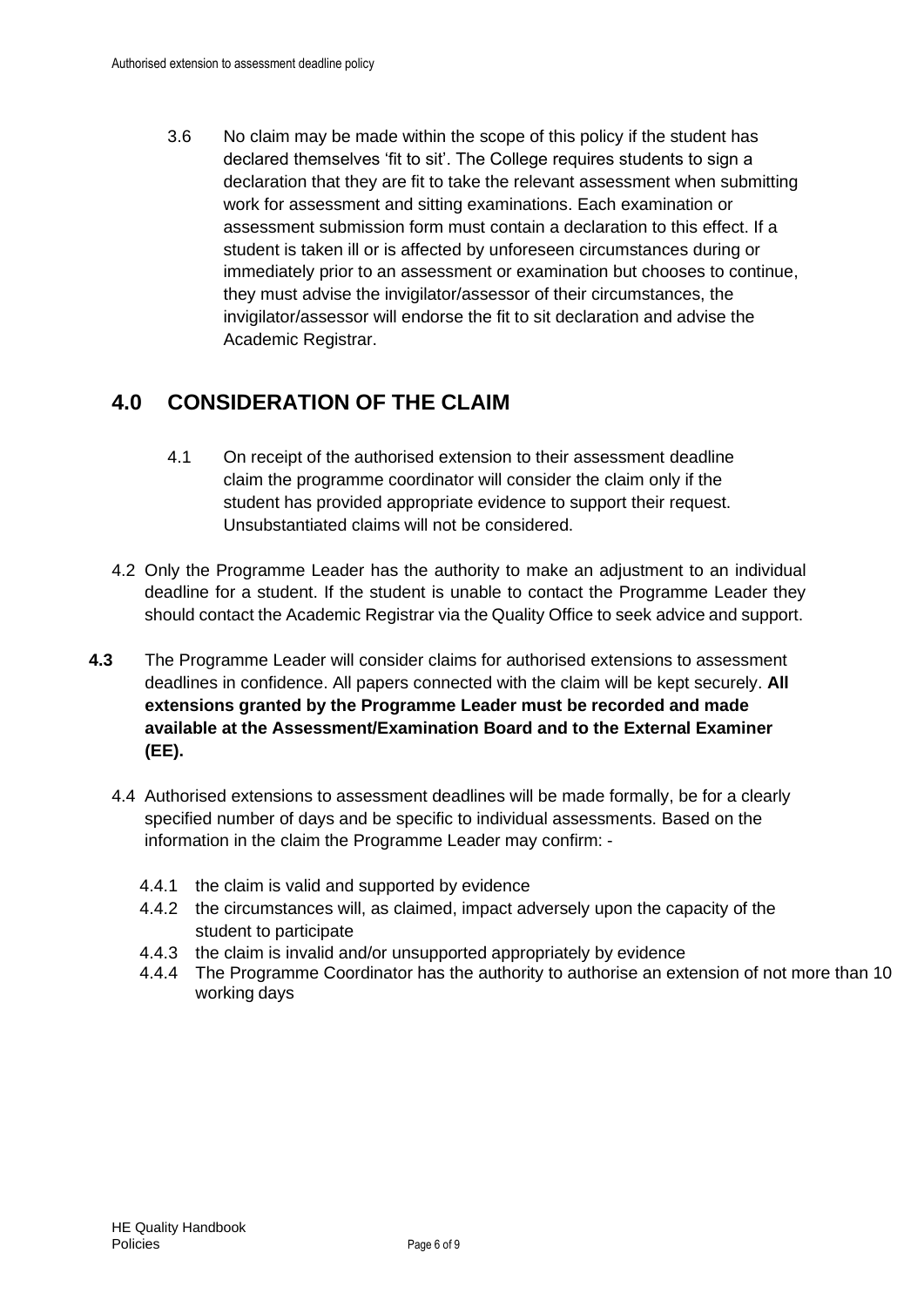### <span id="page-6-0"></span>**5.0 Communication of the decision of the outcome**

- 5.1 Where a claim is upheld the Programme Leader will advise the student formally of the outcome, normally within 5 working days, using the agreed extensions claim form. The claim form will be retained by the Programme Leader in the student file and must be available for inspection if required.
- 5.2 Where a claim is not upheld, and/or does not meet the identified criteria, the Programme Coordinator will advise the student formally of the outcome, normally within 2 working days, using the agreed extensions claim form to give a brief written explanation of the rationale for this decision.

#### <span id="page-6-1"></span>**6.0 Appeals against the decision not to authorise an extension to an assessment deadline**

Where a student considers their claim for an authorised extension to an assessment deadline has not been fairly or reasonably judged they may appeal against the decision using the Academic Appeals procedure.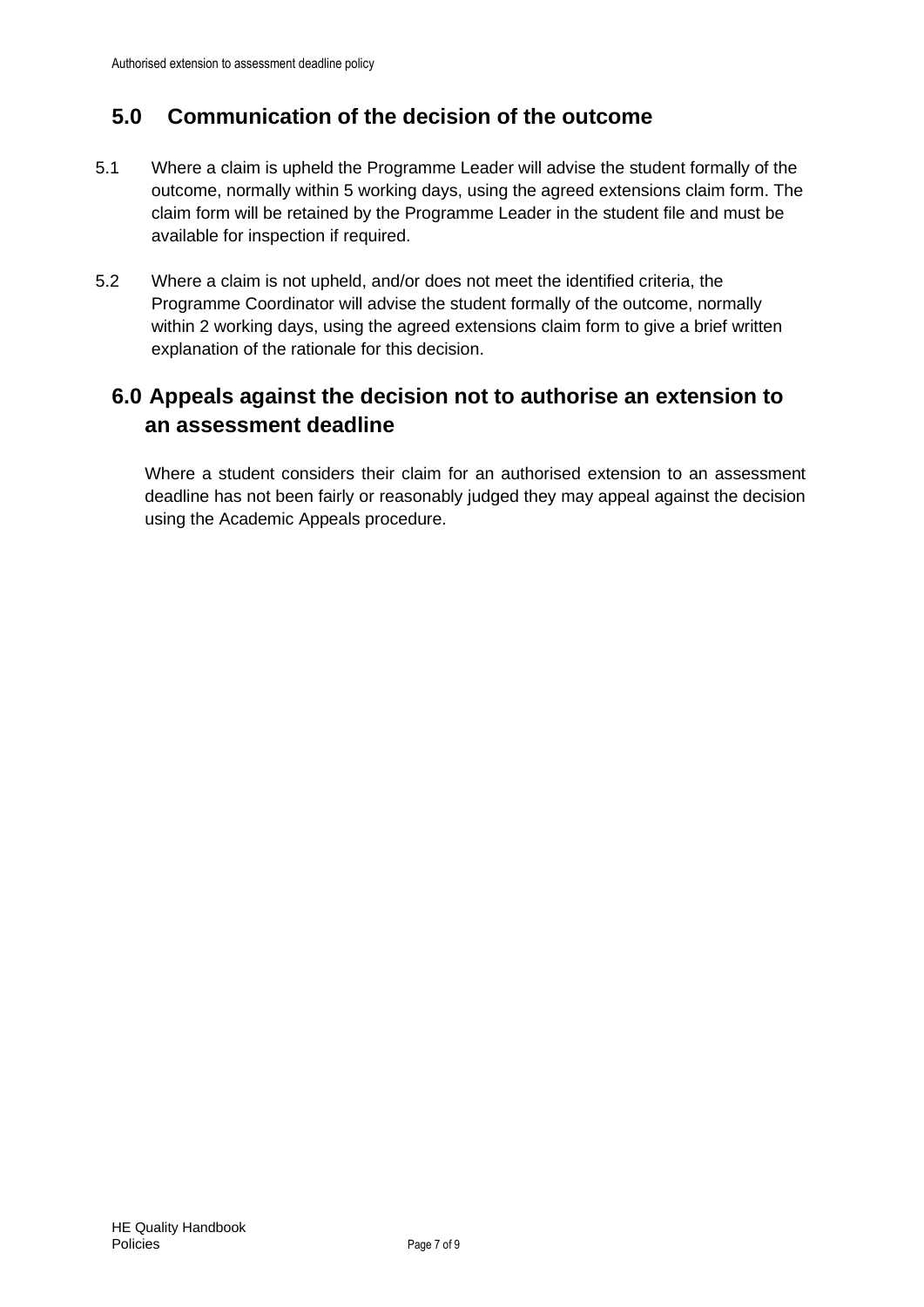## <span id="page-7-0"></span>**Annex A: Claim Form**

#### **Authorised Extension to Assessment Deadline Claim Form**

Please complete this form if you know in advance that illness or other circumstance is going to inhibit your academic performance, or prevent you from attending an assessment or examination or meeting an assessment deadline.

All claims MUST be substantiated by original documentary evidence, e.g. medical certificate. All information submitted is confidential and will only be made available to the relevant parties. All claims MUST be submitted at least 2 working days before an affected course work/examination deadline.

Please complete all sections on pages 1 and 2 of this form.

| <b>Surname/Family name:</b>                                                                                                    |                          | Date:                                              |                    |  |
|--------------------------------------------------------------------------------------------------------------------------------|--------------------------|----------------------------------------------------|--------------------|--|
| First name (s):                                                                                                                |                          |                                                    | Your ID number:    |  |
| Programme of study (including cohort):                                                                                         |                          |                                                    |                    |  |
| <b>Programme Coordinator name:</b>                                                                                             |                          |                                                    |                    |  |
|                                                                                                                                |                          |                                                    |                    |  |
| Aspects for agreed extensions are claimed                                                                                      |                          |                                                    |                    |  |
| <b>Module</b><br><b>Module title and course</b>                                                                                | Part (s)                 | For part (s) affected insert                       |                    |  |
| code<br>work where appropriate                                                                                                 | affected<br>insert code  | deadline dates in the respective<br>columns below. |                    |  |
|                                                                                                                                | from list                | <b>Course</b>                                      | <b>Examination</b> |  |
|                                                                                                                                | below*                   | work<br><b>Deadline</b>                            | date               |  |
|                                                                                                                                |                          |                                                    |                    |  |
|                                                                                                                                |                          |                                                    |                    |  |
|                                                                                                                                |                          |                                                    |                    |  |
|                                                                                                                                |                          |                                                    |                    |  |
|                                                                                                                                |                          |                                                    |                    |  |
|                                                                                                                                |                          |                                                    |                    |  |
| Codes for entry into above 'Part(s) affected' section.                                                                         |                          |                                                    |                    |  |
| Part affected   1   Examination   Unable to attend                                                                             |                          |                                                    |                    |  |
| Part affected<br>Course work<br>$\overline{2}$                                                                                 | Unable to submit on time |                                                    |                    |  |
| Part affected<br>3<br>All                                                                                                      | Unable to attend module  |                                                    |                    |  |
| NB: Coursework includes dissertations, projects, presentations and in-module tests.                                            |                          |                                                    |                    |  |
|                                                                                                                                |                          |                                                    |                    |  |
| Please complete the sections overleaf and return this form together with supporting evidence to your<br>Programme Coordinator. |                          |                                                    |                    |  |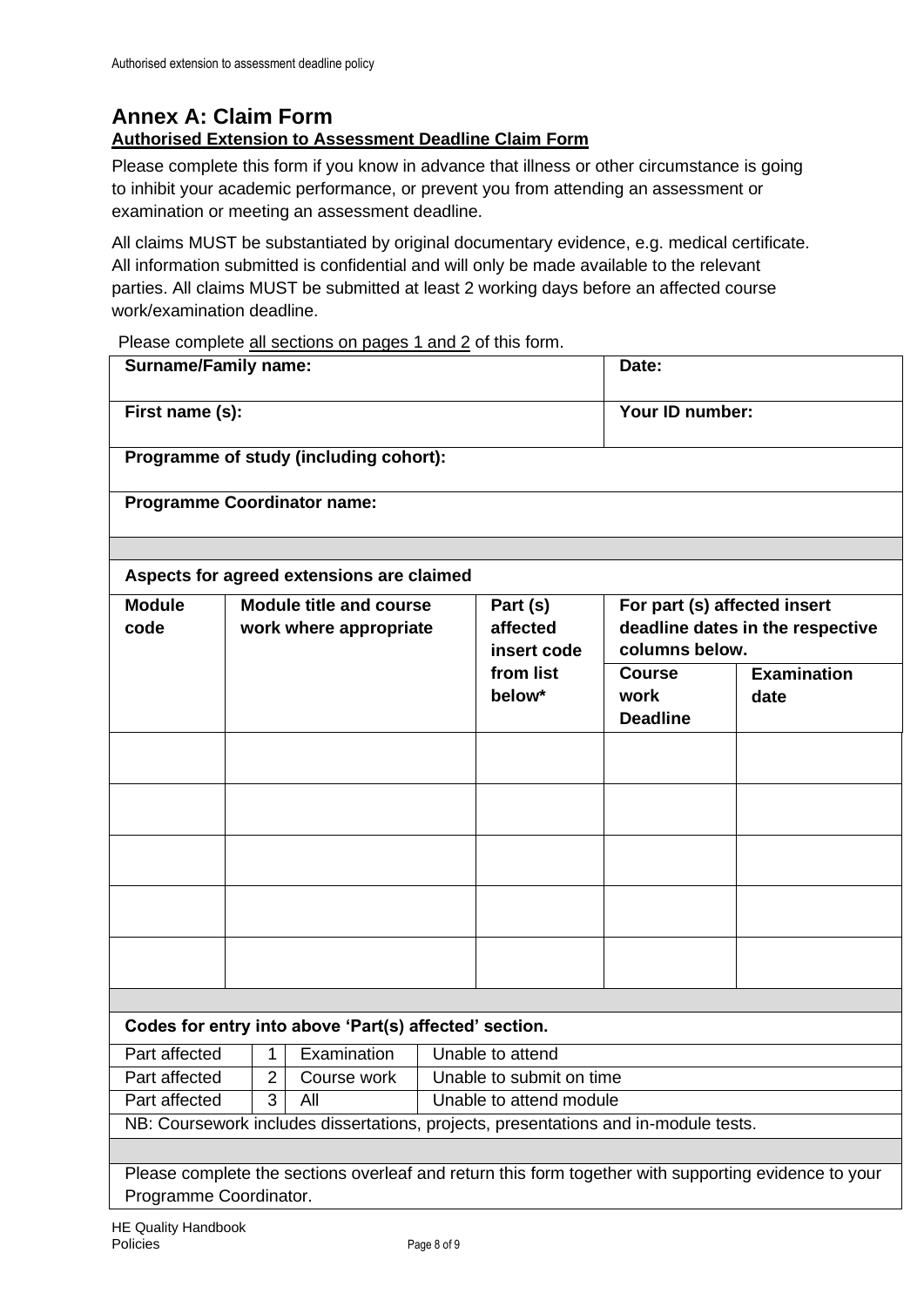Please give further details of your circumstances, including the dates for which you will be affected and the impact on your academic performance. You are reminded that claims cannot be accepted without original written documentary evidence. Please note that you should keep a copy of your claim form along with copies of any original documents you submit.

| cialin'ion'il along with copied or any original accamento yea capititi.<br>Details of your claim                      |                 | <b>Dates affected</b> | Module (s) affected                           |
|-----------------------------------------------------------------------------------------------------------------------|-----------------|-----------------------|-----------------------------------------------|
|                                                                                                                       |                 |                       |                                               |
|                                                                                                                       |                 |                       |                                               |
|                                                                                                                       |                 |                       |                                               |
|                                                                                                                       |                 |                       |                                               |
|                                                                                                                       |                 |                       |                                               |
|                                                                                                                       |                 |                       |                                               |
|                                                                                                                       |                 |                       |                                               |
|                                                                                                                       |                 |                       |                                               |
|                                                                                                                       |                 |                       |                                               |
|                                                                                                                       |                 |                       |                                               |
|                                                                                                                       |                 |                       |                                               |
|                                                                                                                       |                 |                       |                                               |
|                                                                                                                       |                 |                       |                                               |
| Primary contact address (e.g. term time)                                                                              |                 |                       | Address to which communication regarding this |
|                                                                                                                       |                 |                       | extenuating circumstances claim should be     |
|                                                                                                                       | sent:           |                       |                                               |
|                                                                                                                       |                 |                       |                                               |
|                                                                                                                       |                 |                       |                                               |
|                                                                                                                       |                 |                       |                                               |
|                                                                                                                       |                 |                       |                                               |
|                                                                                                                       |                 |                       |                                               |
| <b>Postcode</b>                                                                                                       | <b>Postcode</b> |                       |                                               |
|                                                                                                                       |                 |                       |                                               |
|                                                                                                                       |                 |                       |                                               |
| <b>Student signature</b>                                                                                              |                 |                       | <b>Date</b>                                   |
| If you require any support in completing this claim please contact your Programme Leader or the<br>Academic Registrar |                 |                       |                                               |